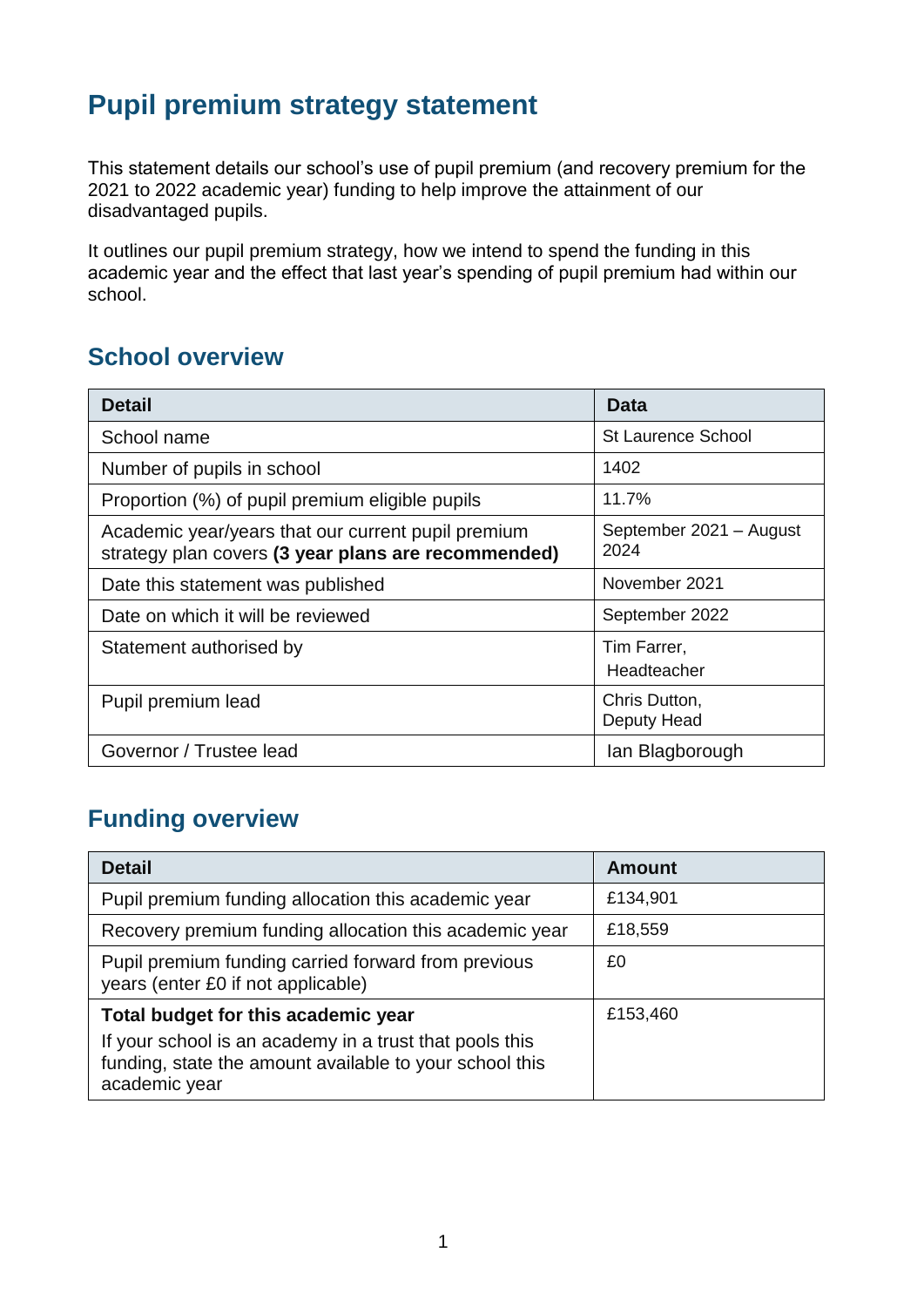# **Part A: Pupil premium strategy plan**

## **Statement of intent**

We are committed to giving all students the same chances and opportunities regardless of their background, fitting in with the School's belief that *People are our Treasure*. With targeted support and appropriate intervention, we aim to support disadvantaged students in overcoming any barriers that they may face in realising their potential.

We want all students to achieve success in their examinations and make good progress during the time that they are at St Laurence. We want disadvantaged students' Progress 8 score to be in line with that of the wider cohort. We also want them to achieve GCSE results, particularly in English and Maths, in line/better than what their KS2 data would suggest.

We also want students to be supported at key points during their school time, particularly around GCSE option choices and post-16 learning and ensure that disadvantaged students receive enhanced opportunities for Careers Education, Information Advice and Guidance [CEIAG] so that the choices they make are appropriate and allow for further study at Sixth Form, college and beyond into further study, apprenticeships, university level courses and the world of work.

We ensure there are opportunities for all students, particularly disadvantaged students, to develop cultural capital within the curriculum and encourage all students to take part in extracurriculum activities through the Learning Outside the Classroom provision and we will support disadvantaged students with the funding to take part. Due to COVid restrictions, we are aware that there has been a reduced offer in this is an area of school life.

Appropriate academic interventions and additional pastoral and well-being support may be necessary to facilitate these outcomes. Disadvantaged students will always be considered first for any targeted interventions within departments. We also recognise that working alongside disadvantaged students' families is key to success and we seek to create opportunities to build effective working relationships once students have chosen St Laurence School in Year 6.

Training for staff is also critical and we will seek opportunities to learn from other schools and colleges and will take part in the Local Authorities network events. Within lessons, teachers are delivering a *quality first education* with excellent planning and preparation; effective and regular marking and feedback and support such (such as TAs) are deployed effectively. Teaching staff will take responsibility for all students in their class and any first wave interventions needs to be provided in a timely and considered way at a department level. We also make use of current thinking and good practice by referring to research from organisations such as Education Endowment Foundation.

# **Challenges**

This details the key challenges to achievement that we have identified among our disadvantaged pupils.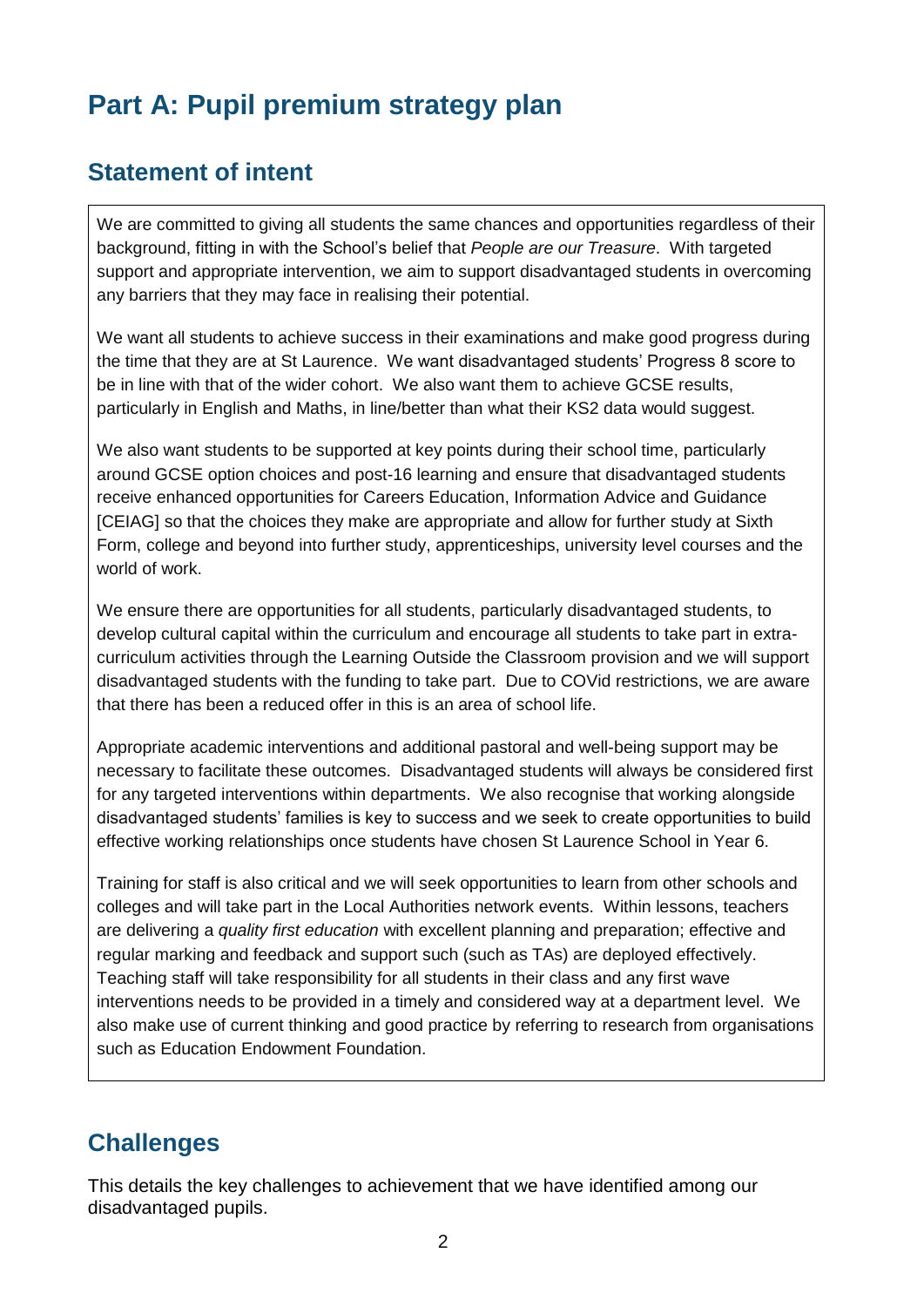| <b>Challenge</b><br>number | <b>Detail of challenge</b>                                                                                                                                                                                                                                                                                                                                                                                                                                                                                                         |
|----------------------------|------------------------------------------------------------------------------------------------------------------------------------------------------------------------------------------------------------------------------------------------------------------------------------------------------------------------------------------------------------------------------------------------------------------------------------------------------------------------------------------------------------------------------------|
| 1                          | Our attendance data over the last 2 years indicates that attendance among<br>disadvantaged students has been between 1.8% - 3.7% lower than for non-<br>disadvantaged students.                                                                                                                                                                                                                                                                                                                                                    |
|                            | 17.8% - 23.6% of disadvantaged students have been 'persistently absent'<br>compared to 7.9% - 10.7% of their peers during that period. Our assessments<br>and observations indicate that absenteeism is negatively impacting<br>disadvantaged pupils' progress.<br>This is based on position at Term 3 2019/20 and Term 6 2020/21.                                                                                                                                                                                                 |
| $\overline{2}$             | In 2019, the Progress 8 score for disadvantaged students was +0.23 and for<br>the whole cohort, the figure was +0.25.                                                                                                                                                                                                                                                                                                                                                                                                              |
|                            | When CAGs were submitted in 2020, it was apparent that quality and quantity<br>of disadvantaged students' work was less good and therefore we did not have<br>the opportunity to award the grades that we felt they could have achieved in<br>examinations. For 2020, the Progress 8 score was -0.36 and for the whole<br>cohort, the figure was +0.26                                                                                                                                                                             |
|                            | We reviewed our processes to ensure all non-attendance in exams was<br>chased, thus disadvantaged students took every mock examination in<br>November 2020. Heads of Department and classroom teachers were directed<br>to ensure that every piece of homework was chased up. This ensured that<br>there were no gaps in available data for disadvantaged students. For 2021, the<br>Progress 8 score was -0.26 and for the whole cohort, the figure was +0.13                                                                     |
|                            | We realise that a challenge remains in returning to the outcomes of 2019 when<br>the gap between disadvantaged and non-disadvantaged students had closed<br>significantly.                                                                                                                                                                                                                                                                                                                                                         |
| 3                          | Our assessments (including wellbeing survey), observations and discussions<br>with students and families have identified social and emotional issues for many<br>students, such as anxiety, depression (diagnosed by medical professionals)<br>and low self-esteem. This is partly driven by concern about catching up lost<br>learning and exams/future prospects, and the lack of enrichment opportunities<br>due to the pandemic. These challenges particularly affect disadvantaged stu-<br>dents, including their attainment. |
|                            | During the pandemic, teacher referrals for support markedly increased. We<br>currently have 13 disadvantaged students on the counselling waiting list. we<br>have received referrals concerning 32 disadvantaged students via the<br>Safeguarding/Pastoral team for low mood/mental health concerns.                                                                                                                                                                                                                               |
| 4                          | Our records show that engagement of parents/carers of disadvantaged<br>students can be lower than the whole cohort.                                                                                                                                                                                                                                                                                                                                                                                                                |
|                            | We have noticed that attendance at key events, such as at subject<br>evenings/options evenings, is often lower.                                                                                                                                                                                                                                                                                                                                                                                                                    |
|                            | For example, overall attendance was 94% for the Year 7 subject evening held<br>in April 2021, with 85% of parents/carers of disadvantaged students attending.<br>However, this discrepancy was starker with the Year 10 subject evening held in<br>May 2021 when overall attendance was 88% for the, yet only 56% of<br>parents/carers of disadvantaged students attended.                                                                                                                                                         |
| 5                          | Our assessments, observations and discussions with pupils and families sug-<br>gest that the education and wellbeing of many of our disadvantaged pupils<br>have been impacted by partial school closures to a greater extent than for<br>other pupils. These findings are backed up by several national studies.                                                                                                                                                                                                                  |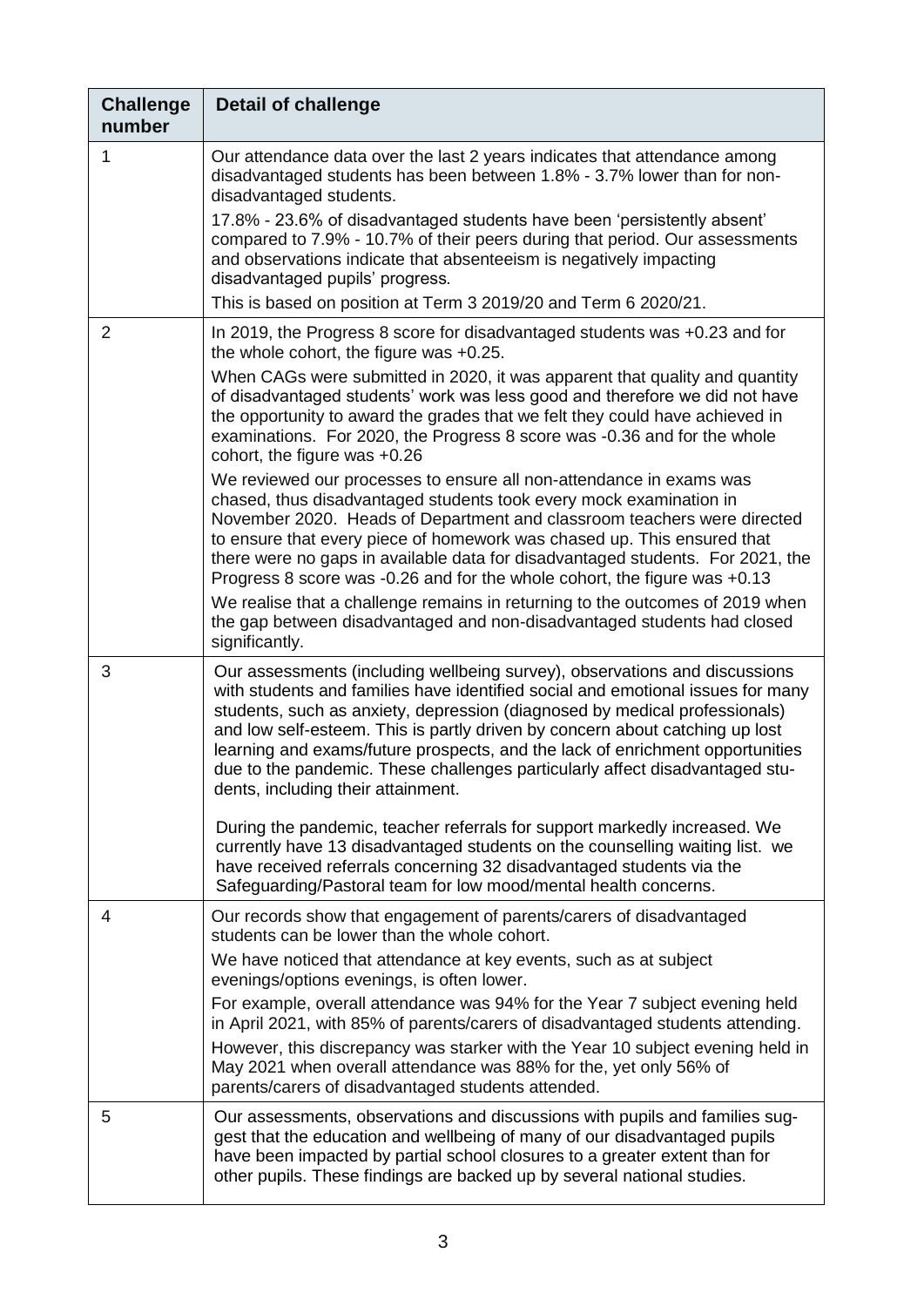| This has resulted in significant knowledge gaps resulting in pupils falling |
|-----------------------------------------------------------------------------|
| further behind age-related expectations in a range of subjects.             |

### **Intended outcomes**

This explains the outcomes we are aiming for **by the end of our current strategy plan**, and how we will measure whether they have been achieved.

| <b>Intended outcome</b>                                                                                                       | <b>Success criteria</b>                                                                                                                                                                                                                                                 |  |
|-------------------------------------------------------------------------------------------------------------------------------|-------------------------------------------------------------------------------------------------------------------------------------------------------------------------------------------------------------------------------------------------------------------------|--|
| Ensure disadvantaged students' outcomes are<br>in line with non-disadvantaged students'<br>outcomes                           | Progress 8 score is in line with non-<br>disadvantaged students' outcomes.<br>Attainment in Maths and English at GCSE is<br>in line with the students' personal Indicator<br>Grades.                                                                                    |  |
|                                                                                                                               | Disadvantaged students achieve their End of<br>year expectations (at Key Stage 3)<br>particularly in English, Maths and Science.<br>Disadvantaged students are provided with<br>additional resources and revision materials<br>to support study for their examinations. |  |
|                                                                                                                               | Disadvantaged students will be supported by<br>Progress Mentors (where appropriate) and<br>there will be an improvement in their<br>Learning Profiles and/or progress data.<br>Literacy is developed as a whole-school                                                  |  |
|                                                                                                                               | strategy and shared with colleagues                                                                                                                                                                                                                                     |  |
| Ensure disadvantaged students' attendance<br>and punctuality is in line with non-<br>disadvantaged students                   | Attendance is in line with non-disadvantaged<br>students' attendance.                                                                                                                                                                                                   |  |
| Ensure engagement of disadvantaged<br>students' parents/carers is in line with non-<br>disadvantaged students' parents/carers | Increased engagement from parents/carers,<br>particularly by attending key events such as<br>subject evening and option evenings.                                                                                                                                       |  |
|                                                                                                                               | Effective working relationships are<br>developed between school and home and<br>families feel supported.                                                                                                                                                                |  |
|                                                                                                                               | Increased engagement by students in wider-<br>school life, including clubs, activities and<br>trips.                                                                                                                                                                    |  |
|                                                                                                                               | Parent Support Advisor role created and<br>appointment made by end of January 2022.                                                                                                                                                                                     |  |
| Ensure a successful transition between each<br>key stage                                                                      | Non-disadvantaged students are supported<br>in their transition:                                                                                                                                                                                                        |  |
|                                                                                                                               | between primary and secondary<br>$\bullet$<br>school so that parents/carers feel<br>welcomed and supported; students<br>arrive prepared for learning;<br>punctuality and attendance is high;                                                                            |  |
|                                                                                                                               | in making appropriate GCSE choices<br>so that students receive individual                                                                                                                                                                                               |  |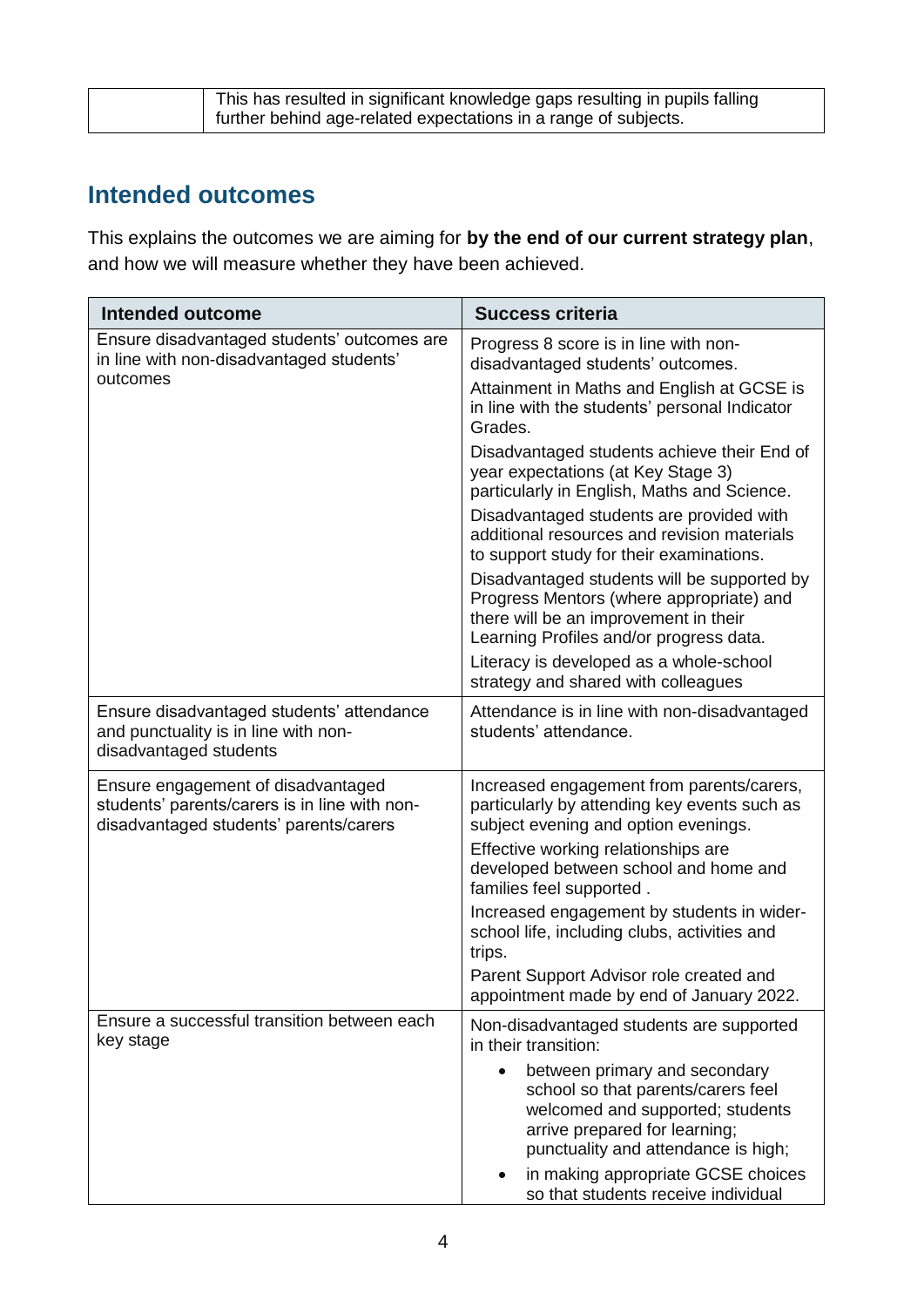|                                                                                                  | CEIAG advice; understand where<br>qualifications can take them after<br>Year 11; are encouraged to choose<br>EBacc subjects if the students are<br>interested in those subjects                                                                           |  |
|--------------------------------------------------------------------------------------------------|-----------------------------------------------------------------------------------------------------------------------------------------------------------------------------------------------------------------------------------------------------------|--|
|                                                                                                  | in making appropriate post-16<br>choices so that they do not become<br>NEET; understand where<br>qualifications can take them after<br>Sixth Form/college; do not drop out of<br>Sixth Form if they feel an A Level<br>pathway is right for them          |  |
| Ensure appropriate training is provided to all<br>staff regarding disadvantaged students and the | Participation at the Local Authority's network<br>events by relevant staff.                                                                                                                                                                               |  |
| school's strategy                                                                                | Training provided to all staff so that they<br>have a clear understanding of the barriers<br>and challenges that disadvantaged students<br>might face and of their role and<br>responsibilities in supporting the students to<br>realise their potential. |  |
| Ensure that no student is NEET by the end of<br>Y11                                              | All disadvantaged students are supported in<br>securing work-experience in Year 10.                                                                                                                                                                       |  |
|                                                                                                  | All disadvantaged students receive<br>appropriate CEIAG during KS3/KS4 to<br>support them with their option choices.                                                                                                                                      |  |
|                                                                                                  | All disadvantaged students will receive<br>targeted intervention in English/Maths where<br>appropriate.                                                                                                                                                   |  |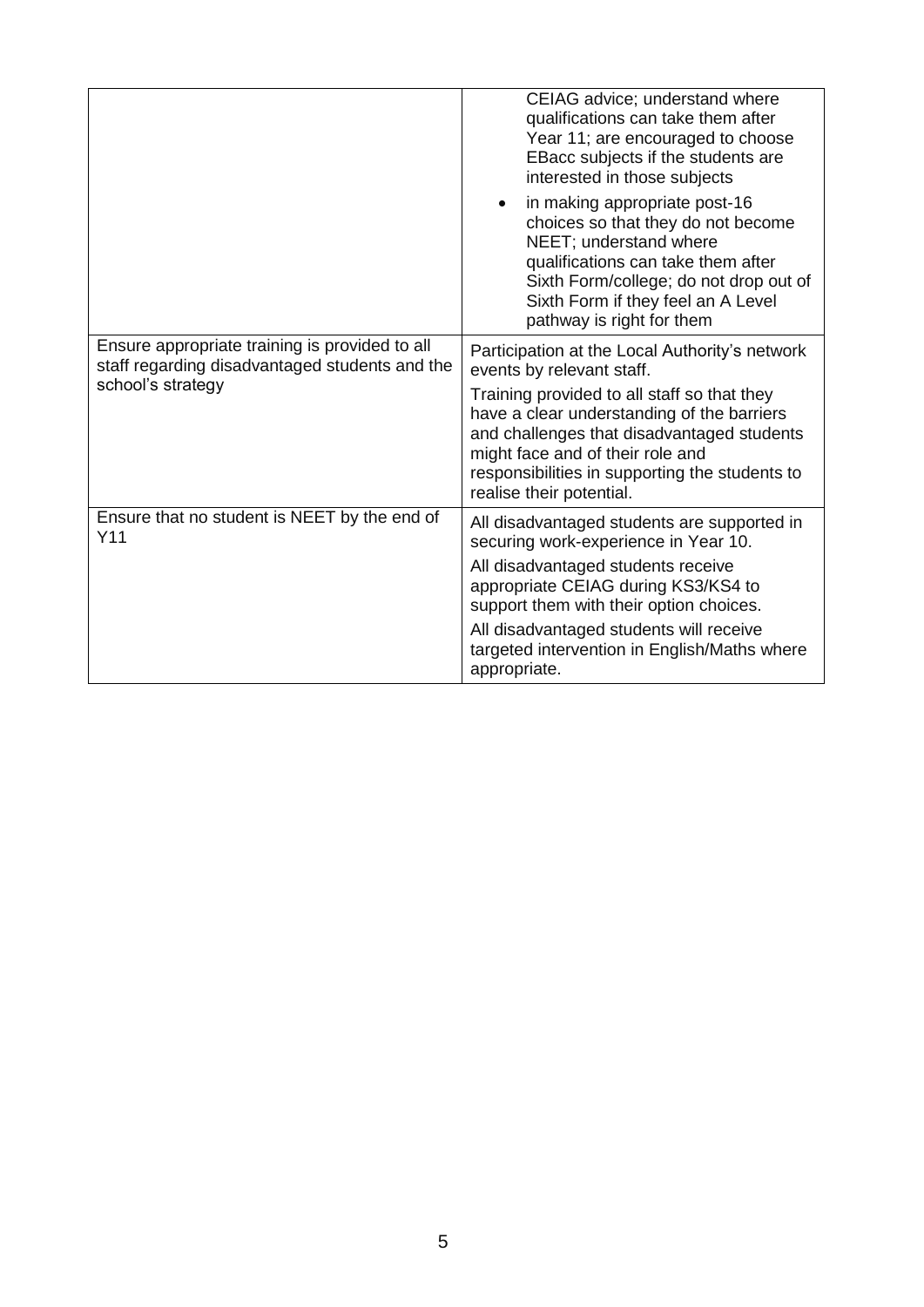# **Activity in this academic year**

This details how we intend to spend our pupil premium (and recovery premium funding) **this academic year** to address the challenges listed above.

#### **Teaching (for example, CPD, recruitment and retention)**

Budgeted cost: £25,000

| <b>Activity</b>                                                                                                                   | Evidence that supports this approach                                                                                                                                                                           | <b>Challenge</b><br>number(s)<br>addressed |
|-----------------------------------------------------------------------------------------------------------------------------------|----------------------------------------------------------------------------------------------------------------------------------------------------------------------------------------------------------------|--------------------------------------------|
| <b>Attending Wiltshire</b><br><b>Local Authority</b><br>disadvantaged<br>students update<br>meetings                              | This is critical so that we are up-to-date with<br>current issues and can share and learn<br>from other schools/colleges                                                                                       | All                                        |
| Staff training on<br><b>INSET day(s) focusing</b><br>on Quality First<br>Teaching and how to<br>support disadvantaged<br>students | Feedback   EEF<br>(educationendowmentfoundation.org.uk)<br>Mastery learning   EEF<br>(educationendowmentfoundation.org.uk)<br>Reading comprehension strategies<br>EEF<br>(educationendowmentfoundation.org.uk) | $2$ and $5$                                |
| <b>Recruitment of Parent</b><br>Support Worker role                                                                               | Parental engagement   EEF<br>(educationendowmentfoundation.org.uk)                                                                                                                                             | 1, $3$ and $4$                             |

#### **Targeted academic support (for example, tutoring, one-to-one support structured interventions)**

Budgeted cost: £70,000

| <b>Activity</b>                                                         | Evidence that supports this approach                                                                                                                                                                                           | <b>Challenge</b><br>number(s)<br>addressed |
|-------------------------------------------------------------------------|--------------------------------------------------------------------------------------------------------------------------------------------------------------------------------------------------------------------------------|--------------------------------------------|
| CATs assessments for<br>all Year 7 students (in<br>the absence of SATs) | Standardised tests can provide reliable<br>insights into the specific strengths and<br>weaknesses of each pupil to help ensure<br>they receive the correct additional support<br>through interventions or teacher instruction: | 2 and 5                                    |
|                                                                         | Standardised tests   Assessing and<br><b>Monitoring Pupil Progress   Education</b><br><b>Endowment Foundation   EEF</b>                                                                                                        |                                            |
| Intervention in year 7<br>as transition activity                        | Tuition targeted at specific needs and<br>knowledge gaps can be an effective method                                                                                                                                            | 2 and 5                                    |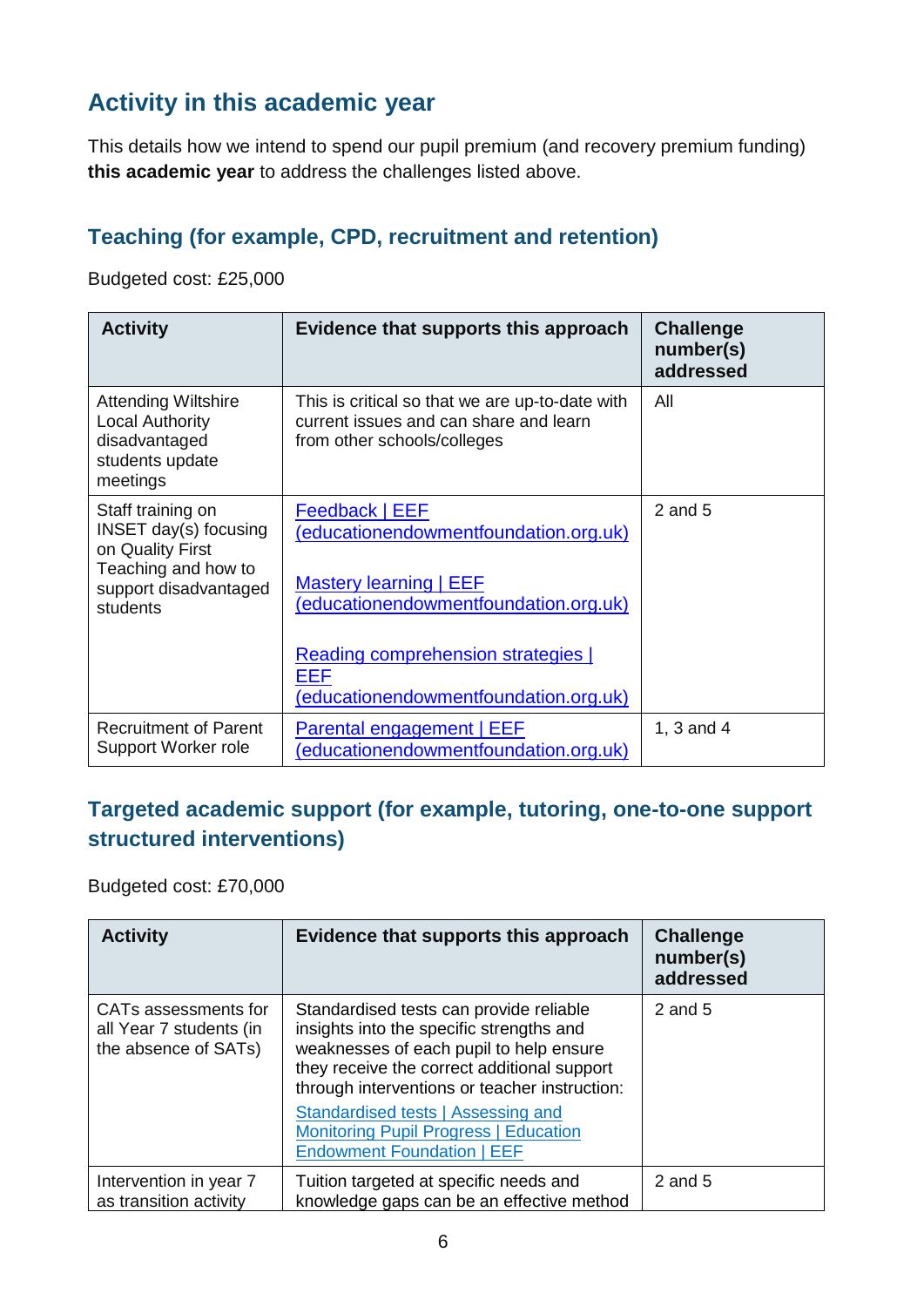| for individual students<br>each Friday                                           | to support low attaining pupils or those fall-<br>ing behind, both one-to-one:                                                                                                                                                                                                                                        |             |
|----------------------------------------------------------------------------------|-----------------------------------------------------------------------------------------------------------------------------------------------------------------------------------------------------------------------------------------------------------------------------------------------------------------------|-------------|
|                                                                                  | One to one tuition   EEF (educationendow-<br>mentfoundation.org.uk)                                                                                                                                                                                                                                                   |             |
|                                                                                  | And in small groups:                                                                                                                                                                                                                                                                                                  |             |
|                                                                                  | <b>Small group tuition   Toolkit Strand  </b>                                                                                                                                                                                                                                                                         |             |
|                                                                                  | <b>Education Endowment Foundation   EEF</b>                                                                                                                                                                                                                                                                           |             |
| Intervention in Year 7<br>(withdrawal from<br>French for extra<br>English/Maths) | Internal data from last year suggests that of<br>those students who received this interven-<br>tion because of a need:<br>96% of students achieved their End<br>of Year expectations in Maths and<br>96% in English.<br>Tuition targeted at specific needs and<br>knowledge gaps can be an effective method           | $2$ and $5$ |
|                                                                                  | to support low attaining pupils or those fall-<br>ing behind in small groups:                                                                                                                                                                                                                                         |             |
|                                                                                  | <b>Small group tuition   Toolkit Strand  </b><br><b>Education Endowment Foundation   EEF</b>                                                                                                                                                                                                                          |             |
| Intervention in year 7<br>(withdrawal from<br>French for Passport<br>Maths)      | Tuition targeted at specific needs and<br>knowledge gaps can be an effective method<br>to support low attaining pupils or those fall-<br>ing behind in small groups:<br><b>Small group tuition   Toolkit Strand  </b><br><b>Education Endowment Foundation   EEF</b>                                                  | $2$ and $5$ |
| Intervention in Years                                                            |                                                                                                                                                                                                                                                                                                                       | $2$ and $5$ |
| 8/9 (withdrawal from<br>MFL for extra<br>English/Maths)                          | Internal data from last year suggests that of<br>those students who received this interven-<br>tion because of a need:<br>73% of students achieved their End<br>of Year 9 expectations in Maths and<br>73% in English<br>81% of students achieved their End<br>of Year 8 expectations in Maths and<br>100% in English |             |
|                                                                                  | Tuition targeted at specific needs and<br>knowledge gaps can be an effective method<br>to support low attaining pupils or those fall-<br>ing behind in small groups:                                                                                                                                                  |             |
|                                                                                  | <b>Small group tuition   Toolkit Strand  </b><br><b>Education Endowment Foundation   EEF</b>                                                                                                                                                                                                                          |             |
| Study + option at KS4<br>(with extra support in<br>English, Maths and            | Internal data from last year suggests that of<br>those students who received this interven-<br>tion because of a need:                                                                                                                                                                                                | $2$ and $5$ |
| Science)                                                                         | 67% of students achieved their<br>FFT20 grade in Maths and<br>93% in English.<br>58% in Science<br>65% improved in their Learing Pro-<br>file since Year 9                                                                                                                                                            |             |
|                                                                                  | Tuition targeted at specific needs and<br>knowledge gaps can be an effective method                                                                                                                                                                                                                                   |             |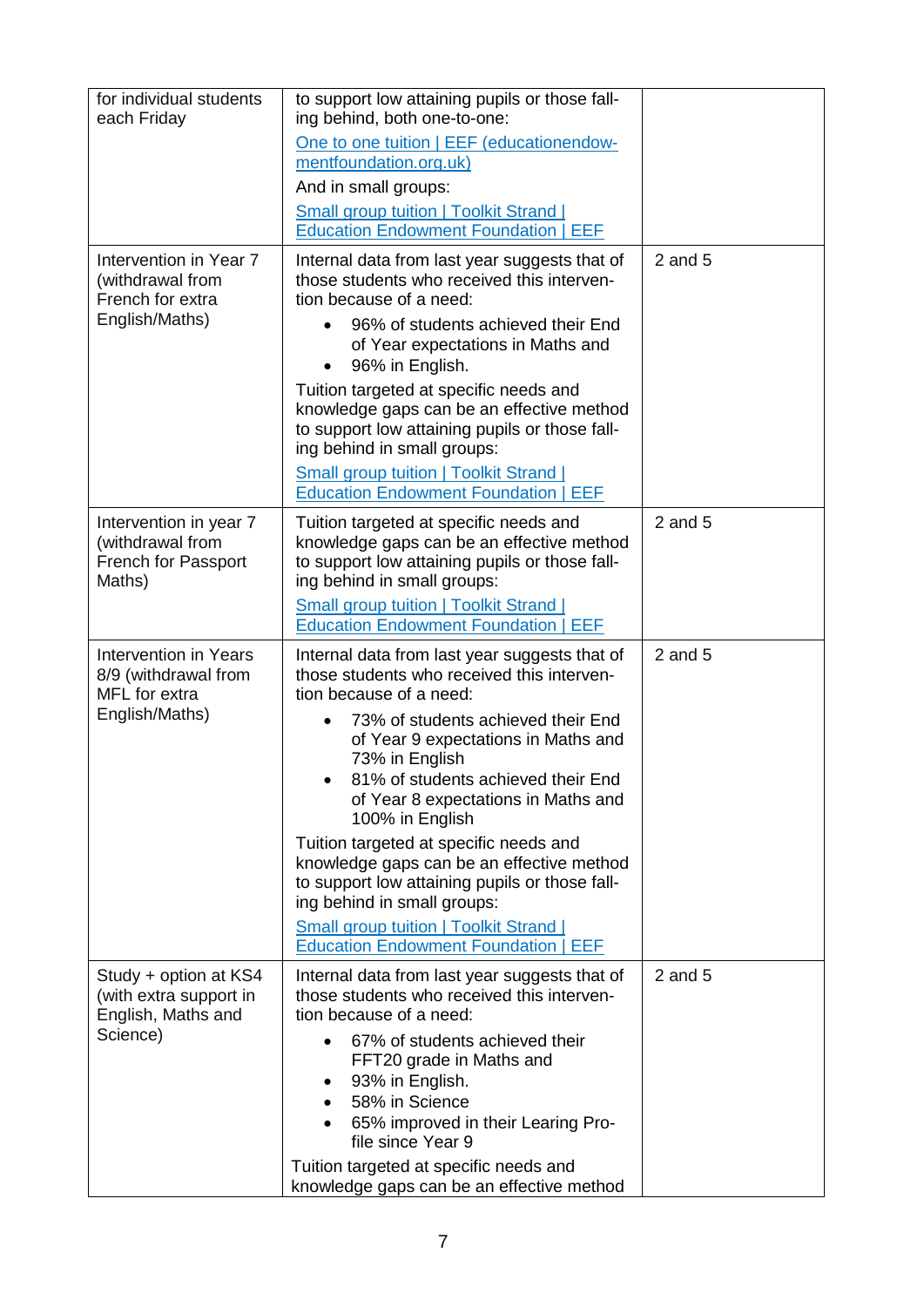|                                                                                                                                     | to support low attaining pupils or those fall-<br>ing behind in small groups:                                                                                                                                                                                                                              |             |
|-------------------------------------------------------------------------------------------------------------------------------------|------------------------------------------------------------------------------------------------------------------------------------------------------------------------------------------------------------------------------------------------------------------------------------------------------------|-------------|
|                                                                                                                                     | <b>Small group tuition   Toolkit Strand  </b><br><b>Education Endowment Foundation   EEF</b>                                                                                                                                                                                                               |             |
| Removal from PE for<br>additional<br>English/Maths                                                                                  | Internal data from last year suggests that of<br>those students who received this interven-<br>tion because of a need:                                                                                                                                                                                     | $2$ and $5$ |
| intervention                                                                                                                        | 62% of students achieved their<br>FFT20 grade in Maths and<br>59% in English                                                                                                                                                                                                                               |             |
|                                                                                                                                     | Tuition targeted at specific needs and<br>knowledge gaps can be an effective method<br>to support low attaining pupils or those fall-<br>ing behind in small groups:                                                                                                                                       |             |
|                                                                                                                                     | <b>Small group tuition   Toolkit Strand  </b><br><b>Education Endowment Foundation   EEF</b>                                                                                                                                                                                                               |             |
| Extra catch-up<br>sessions in a range of<br>subjects in terms 3/4<br>for Year 11                                                    | Tuition targeted at specific needs and<br>knowledge gaps can be an effective method<br>to support low attaining pupils or those fall-<br>ing behind in small groups:                                                                                                                                       | $2$ and $5$ |
|                                                                                                                                     | <b>Small group tuition   Toolkit Strand  </b><br><b>Education Endowment Foundation   EEF</b>                                                                                                                                                                                                               |             |
| Support with revision<br>materials for internal<br>and external<br>examinations (e.g.<br>revision guides;<br>stationery; mentoring) | Strategies to support students in learning<br>how they learn is proven as an effective<br>way of facilitating progress. By embedding<br>guidance on metacognition within<br>assemblies, exam support materials and<br>within progress coaching sessions, students<br>are better equipped to self-regulate. | 2, 3 and 5  |
|                                                                                                                                     | Metacognition and self-regulation   EEF<br>(educationendowmentfoundation.org.uk)                                                                                                                                                                                                                           |             |
| Development of<br>Literacy across the<br>curriculum                                                                                 | Acquiring disciplinary literacy is key for stu-<br>dents as they learn new, more complex<br>concepts in each subject:                                                                                                                                                                                      | $2$ and $5$ |
|                                                                                                                                     | <b>Improving Literacy in Secondary Schools</b>                                                                                                                                                                                                                                                             |             |
|                                                                                                                                     | Reading comprehension, vocabulary and<br>other literacy skills are heavily linked with<br>attainment in maths and English:                                                                                                                                                                                 |             |
|                                                                                                                                     | word-gap.pdf (oup.com.cn)                                                                                                                                                                                                                                                                                  |             |

# **Wider strategies (for example, related to attendance, behaviour, wellbeing)**

### Budgeted cost: £50,000

| <b>Activity</b>                         | Evidence that supports this approach                                                   | <b>Challenge</b><br>number(s)<br>addressed |
|-----------------------------------------|----------------------------------------------------------------------------------------|--------------------------------------------|
| Contact on first day of<br>absence with | We know that there is a direct link between<br>attendance and attainment from internal | 1 and 4                                    |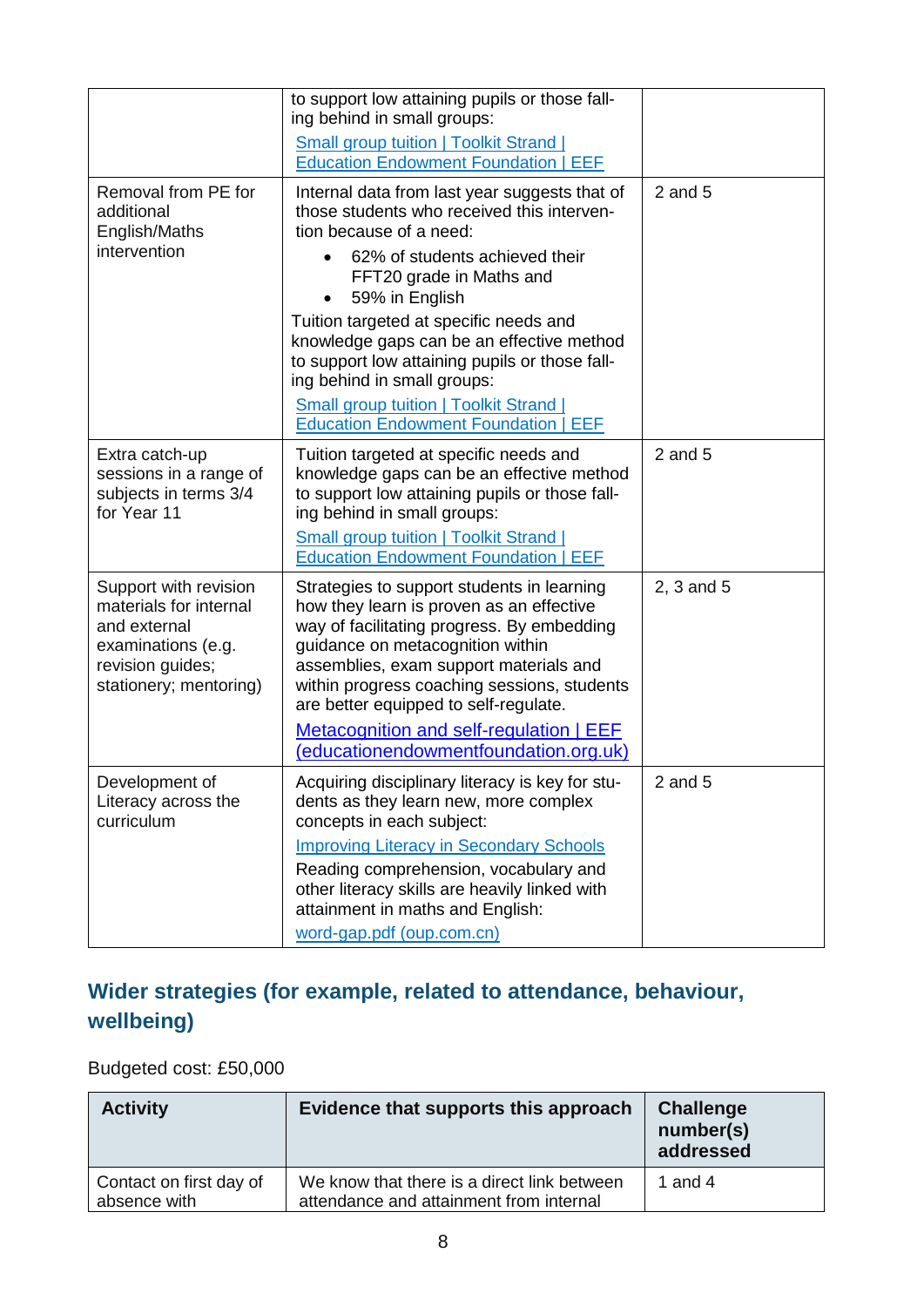| parents/carers of<br>disadvantaged<br>students                                                                                                                                                       | data and the national picture Parental<br>engagement   EEF<br>(educationendowmentfoundation.org.uk)                                                                                                  |                |
|------------------------------------------------------------------------------------------------------------------------------------------------------------------------------------------------------|------------------------------------------------------------------------------------------------------------------------------------------------------------------------------------------------------|----------------|
| Challenge low<br>attendance by<br>ensuring that robust<br>attendance processes<br>are in place and<br>adhered to and make<br>use of EWO                                                              | We know that there is a direct link between<br>attendance and attainment from internal<br>data and the national picture<br><b>Parental engagement   EEF</b><br>(educationendowmentfoundation.org.uk) | 1 and $4$      |
| Procedures in place to<br>ensure parents/carers<br>attend subject<br>evenings and key<br>events                                                                                                      | <b>Parental engagement   EEF</b><br>(educationendowmentfoundation.org.uk)                                                                                                                            | $\overline{4}$ |
| KS2/Year 7 transition<br>activities (e.g.<br>additional support with<br>paperwork; financial<br>support with<br>uniform/stationery;<br>meetings for families<br>and liaising with<br>primary school) | Parental engagement   EEF<br>(educationendowmentfoundation.org.uk)<br>Individualised instruction   EEF<br>(educationendowmentfoundation.org.uk)                                                      | 1 and $4$      |
| KS3/KS4 transition<br>activities (e.g. 1:1<br>careers<br>appointment(s);<br>mentoring 1:1 with key<br>staff to discuss option<br>choices)                                                            | Individualised instruction   EEF<br>(educationendowmentfoundation.org.uk)<br><b>Aspiration interventions   EEF</b><br>(educationendowmentfoundation.org.uk)                                          | 1, 2, 3 and 4  |
| KS4/KS5 transition<br>(e.g. 1:1 careers<br>appointment(s);<br>mentoring 1:1 with key<br>staff to discuss post-16<br>option choices)                                                                  | Individualised instruction   EEF<br>(educationendowmentfoundation.org.uk)<br><b>Aspiration interventions   EEF</b><br>(educationendowmentfoundation.org.uk)                                          | 1, 2, 3 and 4  |
| Support with securing<br><b>Work Experience</b><br>placement in Year 10                                                                                                                              | Individualised instruction   EEF<br>(educationendowmentfoundation.org.uk)<br><b>Aspiration interventions   EEF</b><br>(educationendowmentfoundation.org.uk)                                          | 3              |
| Mentoring with key<br>staff (e.g. Progress<br>Coaches; teachers) to<br>support progress in<br>learning                                                                                               | One to one tuition   EEF<br>(educationendowmentfoundation.org.uk)                                                                                                                                    | 2, 3 and 5     |
| Additional pastoral<br>support (e.g.<br>Safeguarding;<br>counselling; House<br>Team)                                                                                                                 | Social and emotional learning   EEF<br>(educationendowmentfoundation.org.uk)<br><b>Behaviour interventions   EEF</b><br>(educationendowmentfoundation.org.uk)                                        | 3              |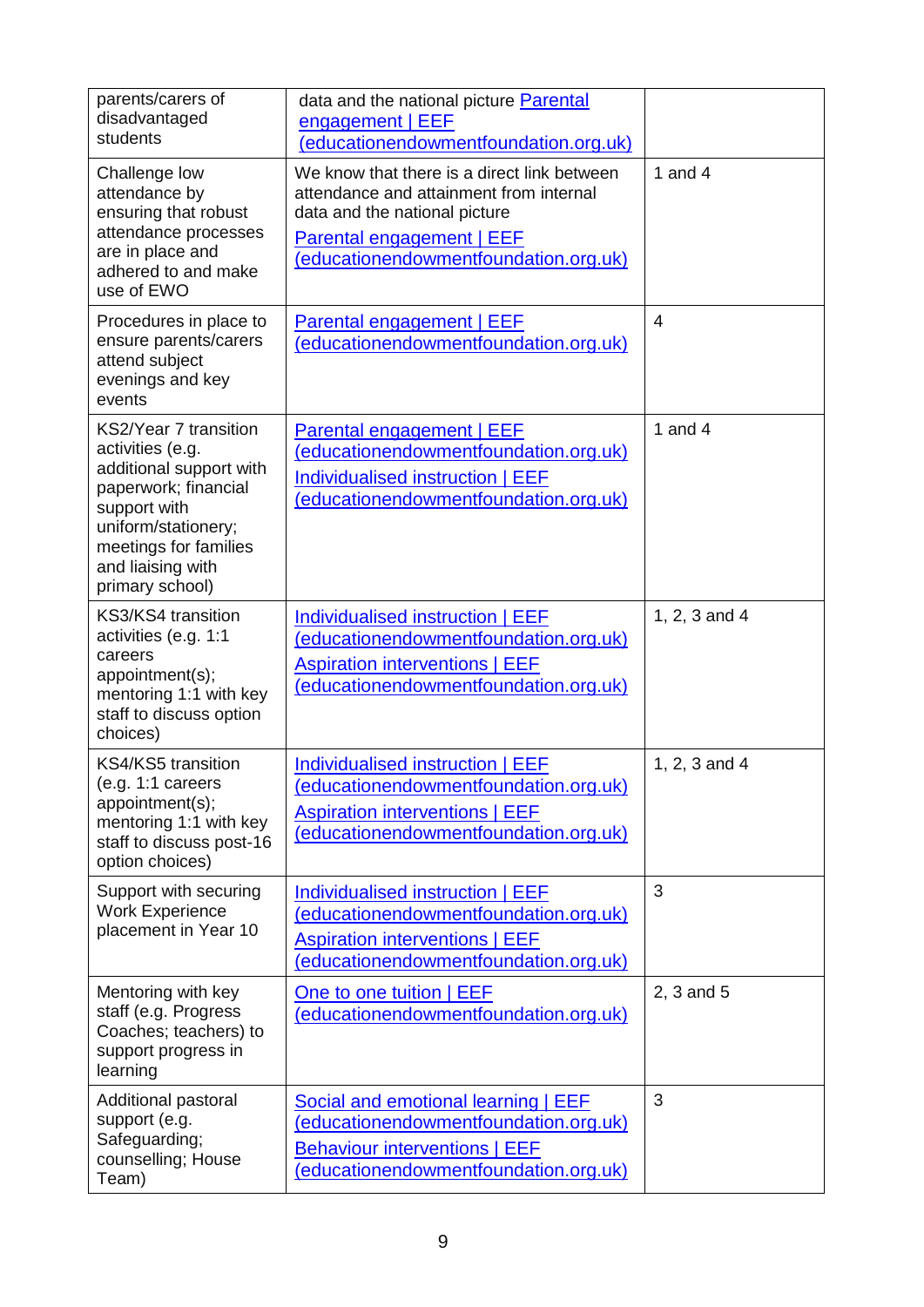**Total budgeted cost: £** *[insert sum of 3 amounts stated above]*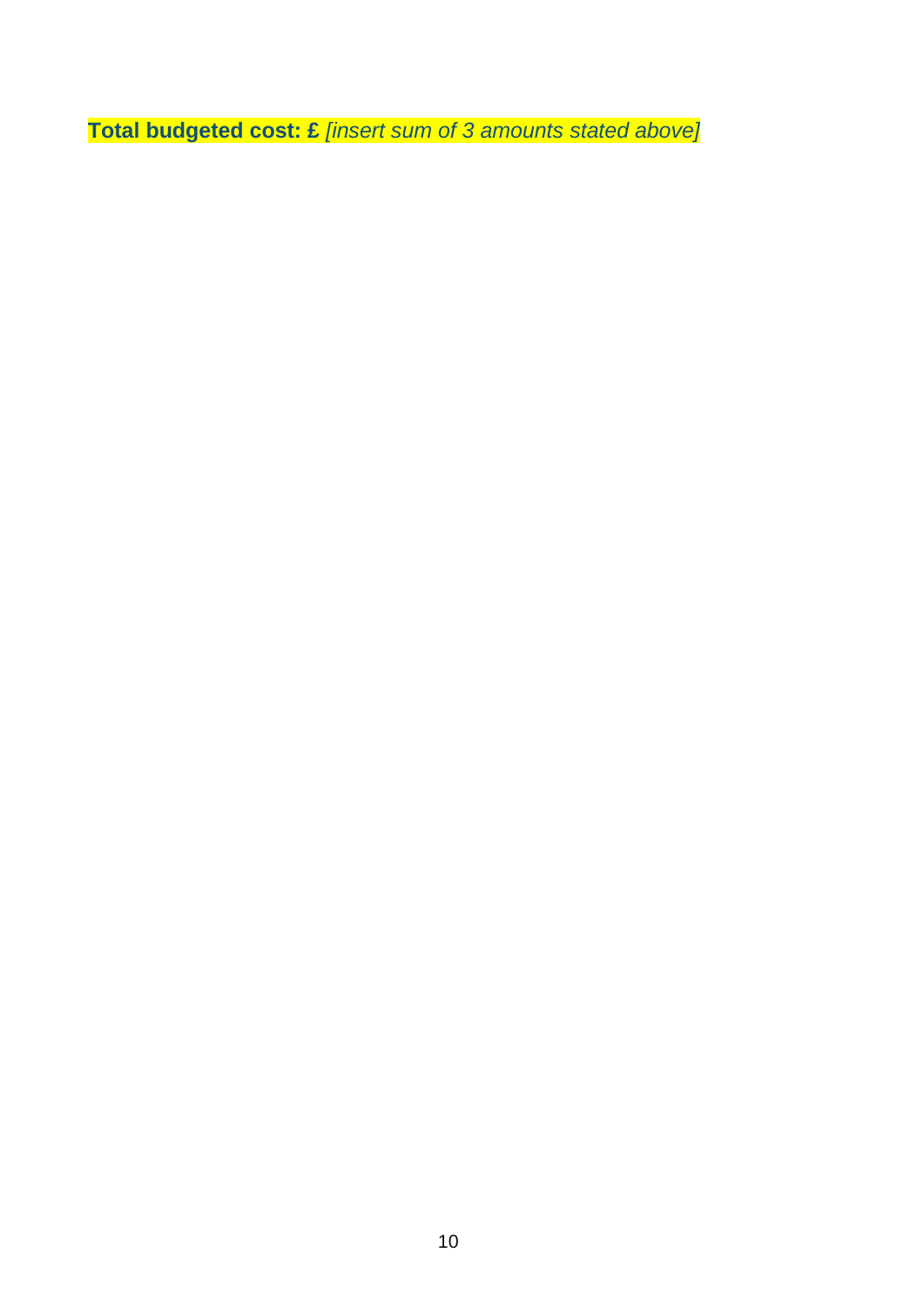# **Part B: Review of outcomes in the previous academic year**

#### **Pupil premium strategy outcomes**

In 2018, the overall Progress 8 score for St Laurence School was +0.47 and +0/54 for non-disadvantaged students yet for disadvantaged students, this figure was -0.23. As a school, we worked hard to ensure that outcomes for disadvantaged students improved and in 2019, the overall Progress 8 score for St Laurence School was +0.24, +0.25 for non-disadvantaged students and +0.17 for disadvantaged students.

The three-year trend and improvement can be seen in the graph below:



When COVid closed the schools in March 2020, we are aware that the outcomes for disadvantaged students became less favourable and this was evident in the CAGs for this cohort in summer 2020. We then put strategies in place in 2020/21 to address some of the issues that had arisen and the attainment gap between disadvantaged and non-disadvantaged students reduced.

This can be seen in the graph below:



#### **English**

In summer 2021, 88% of year 11 disadvantaged students attained TAGs 9-4 in GCSE English Language. For grades 9-5, the figure was 62% for disadvantaged students.